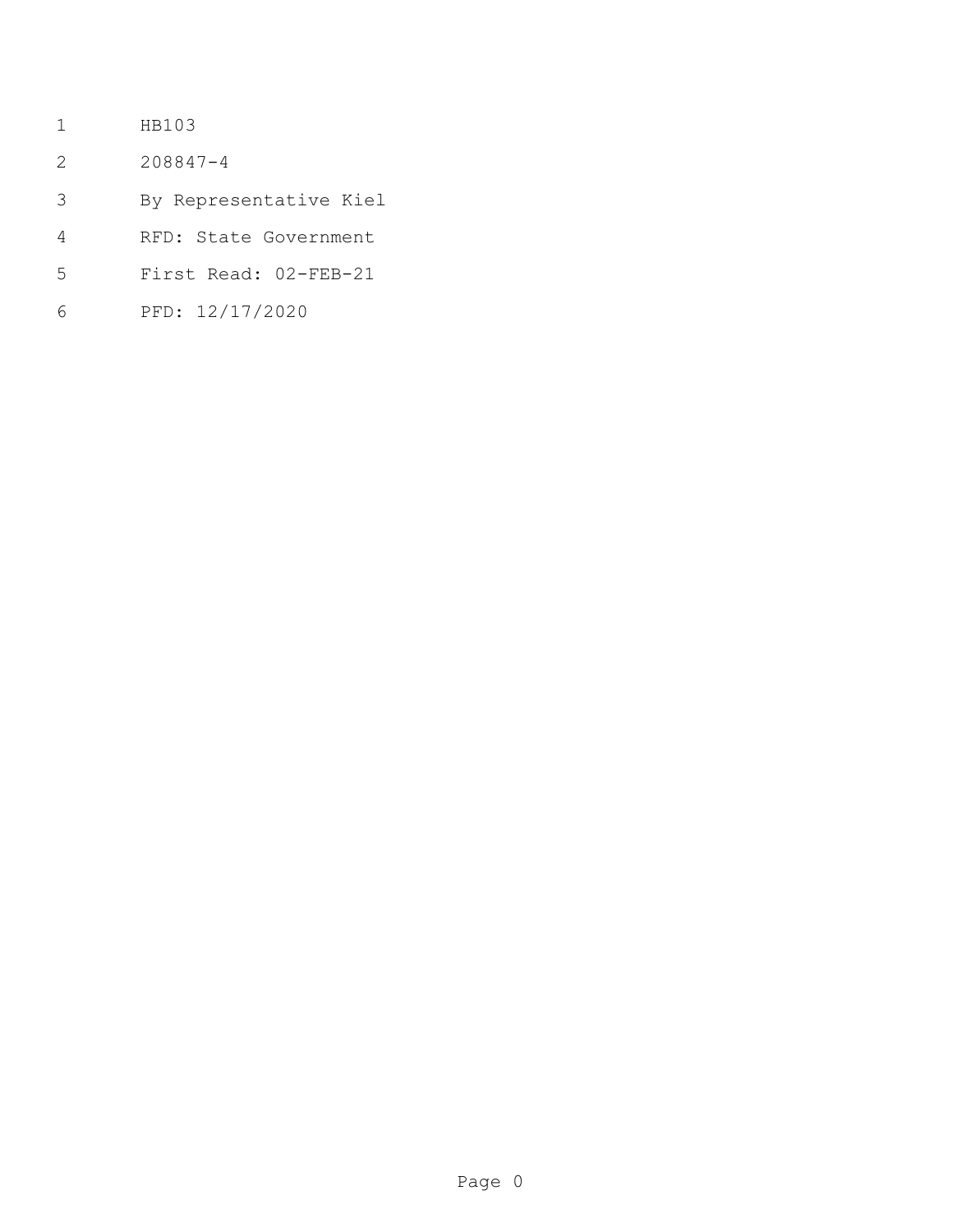HB103

ENROLLED, An Act,

 Relating to the Alabama Emergency Management Act of 4 1955; to provide for the continued operation of business and religious entities during a state of emergency declared under certain conditions.

BE IT ENACTED BY THE LEGISLATURE OF ALABAMA:

 Section 1. (a) During the existence of a state of emergency declared pursuant to Section 31-9-8, Code of Alabama 1975, a business entity or a church, mosque, synagogue, or other bona fide religious institution may continue or resume its business or religious operations if the business entity or religious institution complies with all of the safety precautions issued by the Governor, a state department or agency, or a county or municipal governing body or agency thereof under the authority of the Alabama Emergency Management Act of 1955, Article 1 of Chapter 9 of Title 31, Code of Alabama 1975, to prevent a threat to the public caused by a pandemic, epidemic, or bioterrorism event, or the appearance of a novel or previously controlled or eradicated infectious agent or biological toxin.

 (b) Notwithstanding the existence of a state of emergency declared pursuant to Section 31-9-8, Code of Alabama 1975, the Alabama State House may not be closed to the public while the Legislature is in session.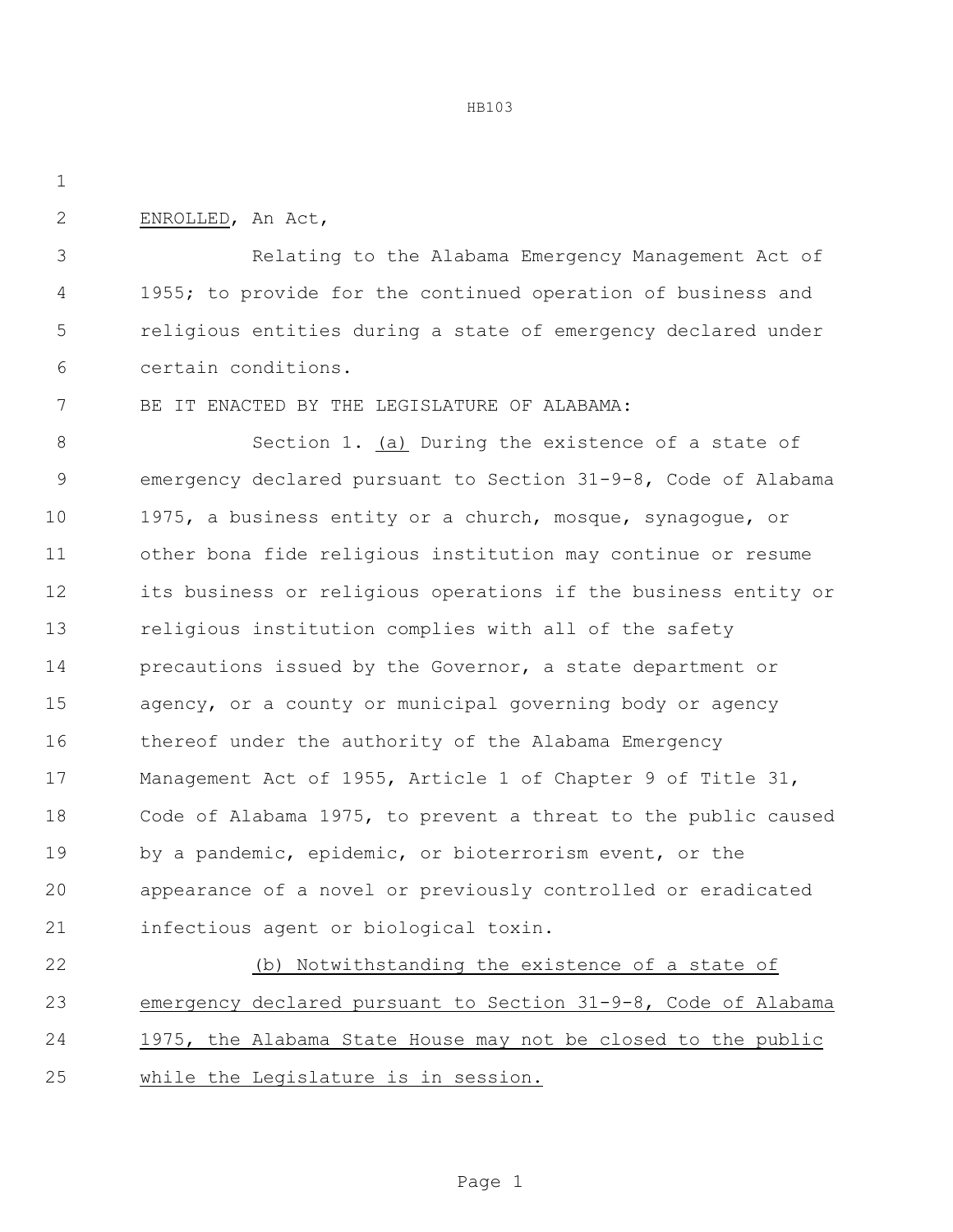| $\overline{1}$ | (c) If a provision of this act is inconsistent with          |  |  |
|----------------|--------------------------------------------------------------|--|--|
| 2              | any proclamation, order, rule, or other directive adopted    |  |  |
| 3              | under the Alabama Emergency Management Act of 1955, this act |  |  |
| $\overline{4}$ | shall prevail.                                               |  |  |
| 5              | Section 2. This act shall become effective on the            |  |  |
| 6              | first day of the third month following its passage and       |  |  |
| 7              | approval by the Governor, or its otherwise becoming law.     |  |  |